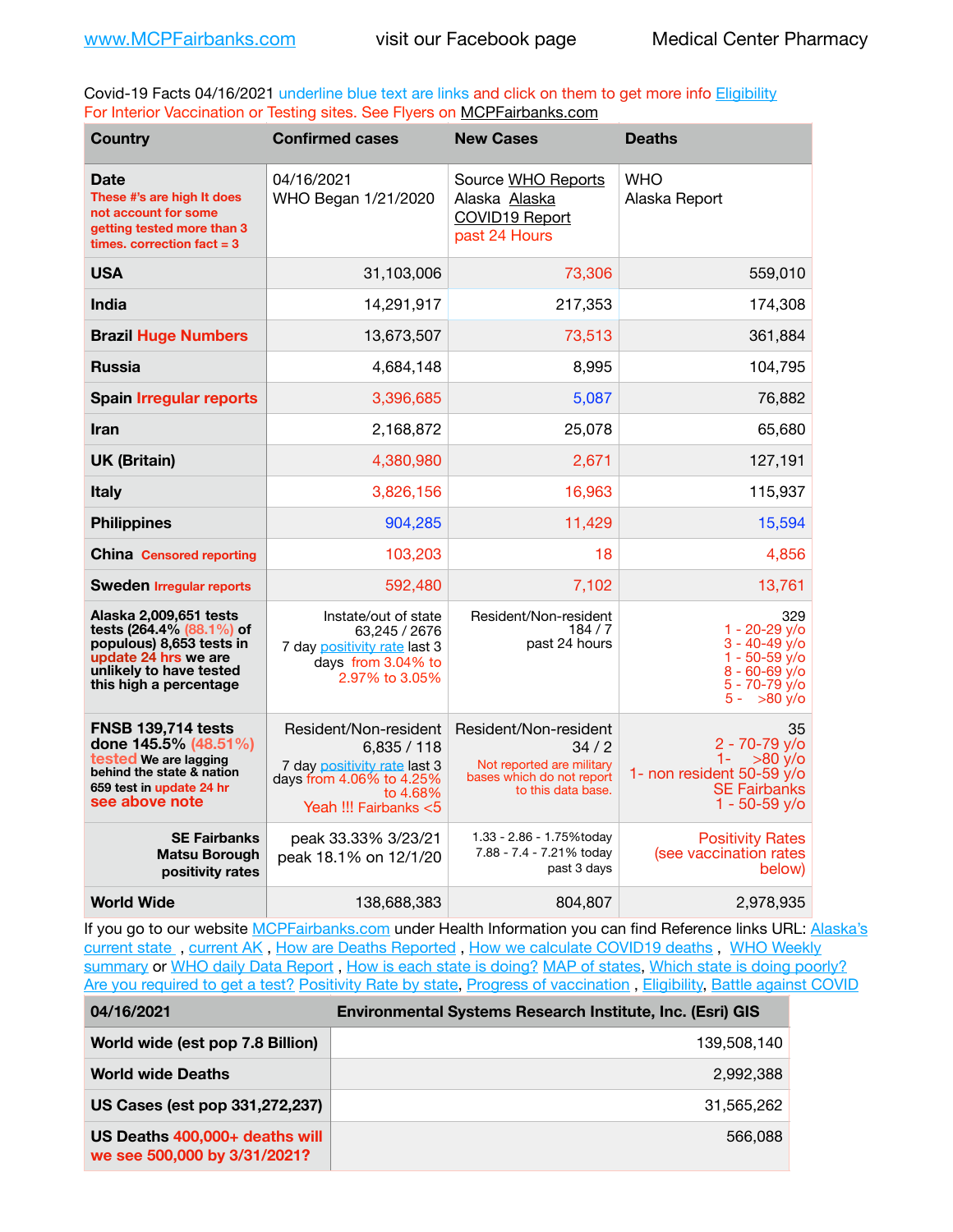## FDA has recommended a pause in the distribution of the Johnson and Johnson vaccine. Due to increase risks of blood thrombosis in young 18-48 y/o women.

Impact of COVID-19 on the US Healthcare system

Estimated US Population 331.3 million 190.7% (64.6%) have been tested (631.3 million) Estimated 5% of US population will test positive for Covid-19 16.56 million (currently 31.6 Million (9.54%) of population tested positive vs Alaska (8.32%) we have currently tested an est. 631.3 million based on 31.6 mill that have tested positive discount some of these numbers by 67% to account for multiple testing of same person.

If 8% will require hospitalization of the 16.56 million positive cases, we would need 1.325 million beds. Estimated by the American Hospital Association there are 800,000 staffed beds available.

The US has 2.8 hospital beds per 1000 our needs could be 56, China had 4.3, Italy 3.2, South Korea 12.3

The USNS Mercy and Comfort added 2,000 staffed beds, not ICU

Of these estimated to be admitted to ICU **860,000**, to ICU beds

 The Needs The US has 16,000 ICU beds we have 68,000-85,000 beds US could need 299,000 beds with ventilators  $\leq$ 16,000 ventilators

**Summation:** Estimated needs could be 1.325 million hospitalized beds for just COVID-19 patients alone. If positives represents 5% of test run, then approximately 631.3 million have been tested, we have no idea how many tests have been run or how many multiple tests conducted on the same person, resulting in 31.6 million positive tests run with 566,088 with 805 deaths in the past 24 hours, ave 2320/day. In AK, with 63,061 positive cases 8.32% of Alaska, 1,423 hospitalizations, and 329 deaths. Hospitalization rate is 2.25% of those that test positive, Death Rate 0.520% overall or 23.12% of those hospitalized. Those >60 y/o represent 15% of positive cases, yet represent 80% of deaths. 503,627 vaccines given equal approximately 227,569 (29.94%) completed

series and 276,058 (36.32%) vaccinated once of population

Normal ICU stay 5-7 days, estimated ICU stay for COVID-19 2-3 weeks and they could tie up a ventilator for that length of time also, helping only 1/3 as many patients.

This is why we need to flatten the curve by social spacing and only essential travel.

Expected Death (these are just estimates based on other countries) if 5% of the US Population (16.56 million) test positive we are now at 29.137 million positive (8.8%) and if

1% die = 165,600 people

2% die = 311,200 people

3% die = 496,800 people

6% die = 993,600 people obviously we have passed the 1.325 million positive cases we are 29.137 million so if 5% of the US population (16.56 million) test positive and 6% of those die = 993,600 deaths if no vaccine, or if 3.09% (511,704) will die, but we are 104.8% of the way there in 52 weeks (1 year).

World wide death rate of positive tests actually 2.14%. The US is at 566,088 1.79% of those actually tested positive, that is 70% lower death rate than when we started in 3/2020 , started at 6%. But we are slipping Death % have gone from 1.67 to 1.82%. There are 7.8 Billion people in the world 331 million live in the US (4.2% of the world's population) 9.54% have tested positive. The US deaths represents 18.92% of the world's death numbers and 22.63% of worldwide confirmed cases.

In comparison to the flu in the US.

CDC Estimates. From 2010 to 2016, the flu-related death rate was between 12,000 and 56,000, with the highest season being 2012 to 2013 and the lowest being 2011 to 2012. Most deaths are caused by complications of the flu, including pneumonia or a secondary bacterial infection of the heart or brain. or 2,000 to 9,333 per year. In 2020 in the US has 19 million cases 180,000 hospitalized and 10,000 (0.052%) have died, typically it is 2% will die, compared to 1.79% with COVID19. 190.7% (US), 264.4% (Alaska), & 145.5% (Fbks) are still too few to protect us from future outbreaks. Experts feel that we need either need people to get infected with the virus and develop antibodies or get vaccinated to create immune antibodies to protect us, that we need >60% of the population to have positive antibody tests and preferably 70-90%, one expert felt they would not feel confident til >85% were positive, to give assurance (herd immunity) in order to go without masks and social distancing. NY City seems to have the highest number at 20%. Testing is so important. Currently we are testing at 46.02 Million tests per month. At this rate to test everyone once it will take 7.13 months or over 0.59 years. To test 3 times it would take 21.38 months or 1.77 years

The [Flu](https://lnks.gd/l/eyJhbGciOiJIUzI1NiJ9.eyJidWxsZXRpbl9saW5rX2lkIjoxMDMsInVyaSI6ImJwMjpjbGljayIsImJ1bGxldGluX2lkIjoiMjAyMTAyMjYuMzYwNDA3NTEiLCJ1cmwiOiJodHRwczovL3d3dy5jZGMuZ292L2ZsdS93ZWVrbHkvb3ZlcnZpZXcuaHRtIn0.ePMA_hsZ-pTnhWSyg1gHvHWYTu2XceVOt0JejxvP1WE/s/500544915/br/98428119752-l) (Influenza kills approximately 1-2% of those infected ([1.6% positivity in Alaska](http://dhss.alaska.gov/dph/Epi/id/SiteAssets/Pages/influenza/trends/Snapshot.pdf) zero deaths for flu), SARS killed 800 people total, COVID19 appears to kill 1.79% > 565,283 of those that test positive (9.54% of US COVID) or 0.19% less deadly than the flu and seems to be more contagious. (Seems to spread more readily) Flu [rates dropped from 300 to single digits this year](https://lnks.gd/l/eyJhbGciOiJIUzI1NiJ9.eyJidWxsZXRpbl9saW5rX2lkIjoxMDEsInVyaSI6ImJwMjpjbGljayIsImJ1bGxldGluX2lkIjoiMjAyMTAyMjYuMzYwNDA3NTEiLCJ1cmwiOiJodHRwOi8vZGhzcy5hbGFza2EuZ292L2RwaC9FcGkvaWQvUGFnZXMvaW5mbHVlbnphL2ZsdWluZm8uYXNweCJ9.oOe3nt2fww6XpsNhb4FZfmtPfPa-irGaldpkURBJhSo/s/500544915/br/98428119752-l) note the start of mask wearing impacted flu numbers.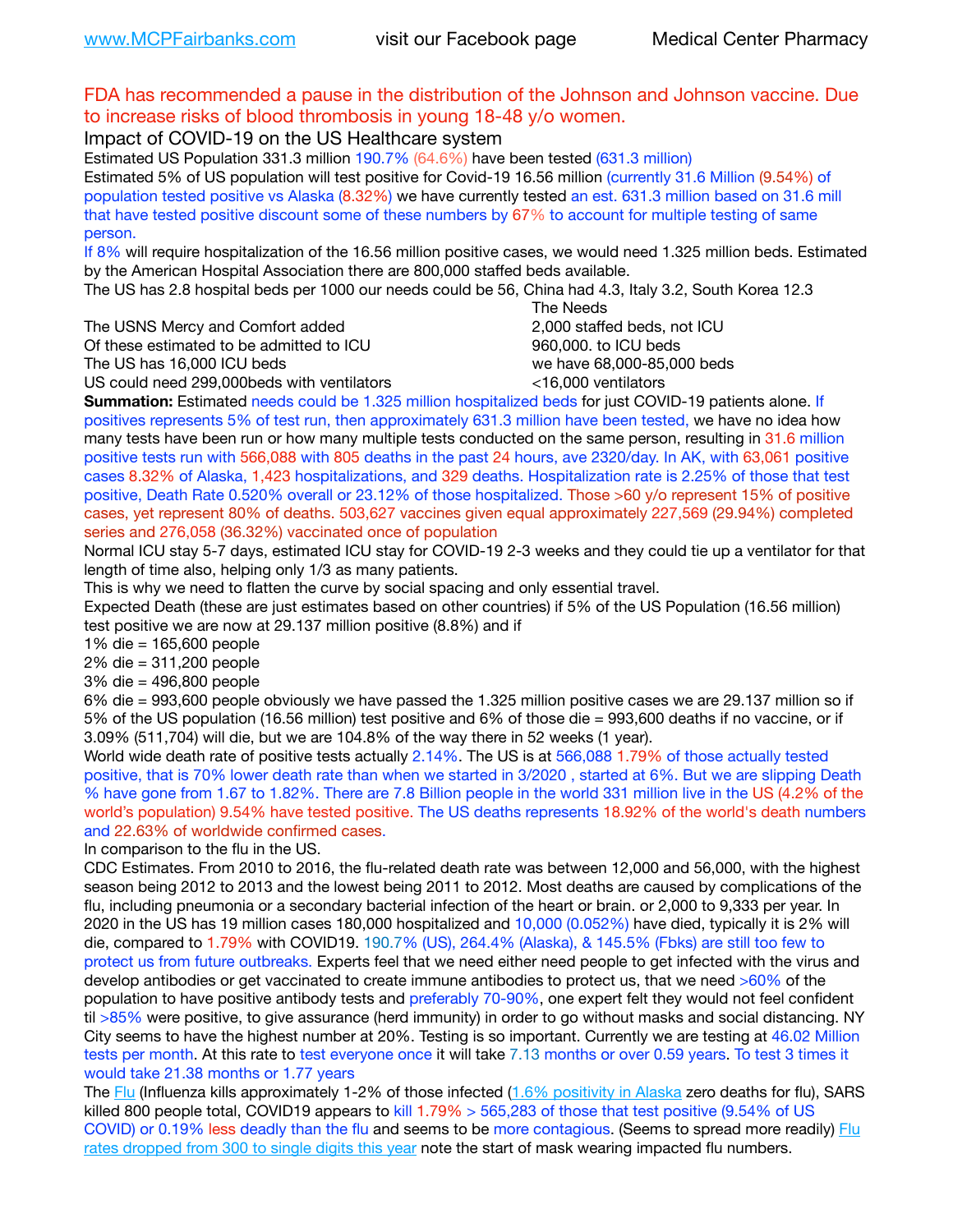Alaska has 63,245 so far, 6,835 in Fairbanks or 1 of every 9 of Alaskans, and with 35 of 329 deaths 1 in 9, the first case was transient foreign airline crew member. Interesting, the Source of Alaska's SARS-Cov2 virus originated not from East Asia by travelers or the west coast (Washington where it was first observed) , but came from the east coast of the US, and they were inoculated first from Europe, accordingly from New York's Governor and CDC. Currently 36 Variants known, only 6 of major concern in the US. (Europe's (china's)) Primary, plus an Ohio variant (COH.20G/501Y), California, [UK](https://www.cdc.gov/coronavirus/2019-ncov/transmission/variant-cases.html) (B.1.1.7), (7) South African (1.351), and (2) Brazil (P.1), we have seen 5, Europe's (China) [variant,](https://www.webmd.com/lung/news/20210318/cdc-who-create-threat-levels-for-covid-variants?ecd=wnl_cvd_031921&ctr=wnl-cvd-031921&mb=kYbf7DsHb7YGjh/1RUkcAW0T6iorImAU1TDZh18RYs0=_Support_titleLink_2) California, Brazil, UK, South Africa, in Alaska so far, the last 3 in particular as they have a 50% increase in transmissibility vs 20% in the others over the China variant.

**Best practice protection** is good personal Hygiene do not touch eyes, nose, mouth, wash hands frequently for at least 20-30 seconds, before you touch your face, and observe personal spacing of 6-18 feet. Remove your shoes in your house, frequently clean surface areas, let the cleaner sit 15-20 sec before wiping off. **We are recommending to wear any kind of mask.**

Drug treatment is being researched, but as yet not been verified, only suggested. Best to isolate those sick and isolate those most susceptible (old and preconditioned with risk factors)

**Risk factors:** Cardiovascular disease (56.6%), Obesity (41.7%), Diabetes (33.8%), age >60, respiratory problems, especially smokers or those who vape, High Blood Pressure

If you have been exposed self isolate for 2-4 weeks

One episode in China, a man tested negative for 27 days before showing symptoms. So Isolation may want to be considered up to 4 weeks not just 10-14 days.

Italy 1 in 10 positive cases admitted to ICU due to Hypoxic failure requiring mechanical ventilation. In NY it was 1 in 7 that required hospitalization, of the 5700 hospitalized 2634 were discharged (79% (2081)) or added (21%(553)), 9 in 10 put on a ventilator died.

Public policy development and education is important. **How Long does Covid-19 stay on objects**  $A$ ir (droplets in air, speeze (cough)

| Air (dropiets in air, sneeze/cough) | UD TO 3 NOURS |                            |
|-------------------------------------|---------------|----------------------------|
| Copper                              | 4 hrs         |                            |
| skin (SARS-COV2)                    | 9.04 hrs      | (Influenza virus 1.82 Hrs) |
| droplets on skin (sneeze)           | 11 hours      |                            |
| Cardboard (Amazon Box)              | 24 hrs        |                            |
| Plastic surfaces/Stainless Steel    | 72 hours      |                            |
|                                     |               |                            |





#### Updated graph numbers. Project outward

| <b>I</b> IVICUL VULWAIU        |                        |
|--------------------------------|------------------------|
| Exhalation can spray           | $1.5$ m (4.9 ft)       |
| spittle (droplets)             |                        |
| Coughing                       | $2 \text{ m}$ (6.6 ft) |
| Sneeze                         | 6 m (19.7 ft)          |
| Development of immune response |                        |

Early viral testing tests to see if you currently have the virus.

Later antibody testing tells us if you have been exposed and survived. But does not tells us if you have immunities to the virus. We will need to

have both tests done in order to open the community..

Viral Antigen and Viral RNA tells us you have the disease and can spread the disease and can or are currently sick.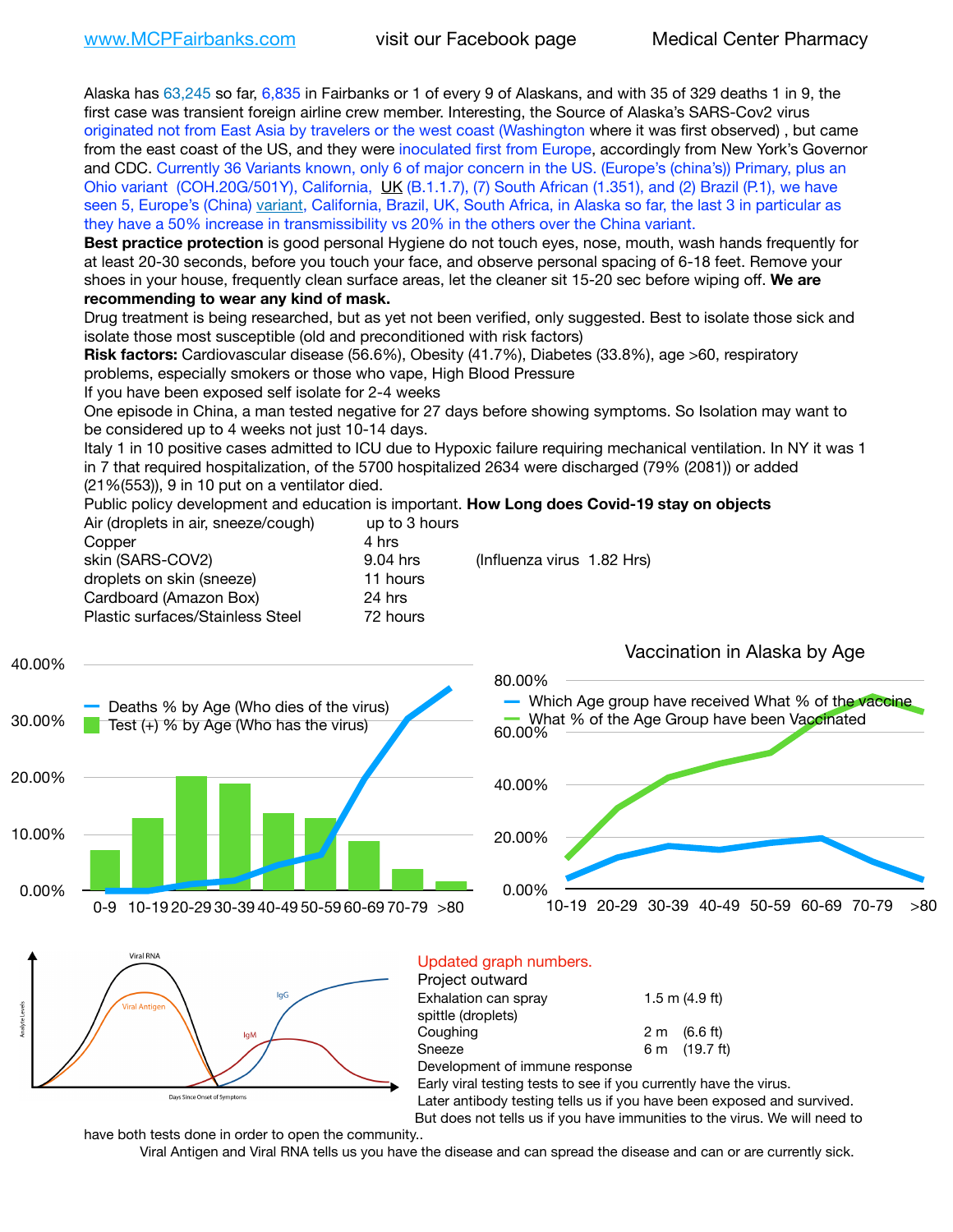IgM (short term) and IgG (long term antibodies) tells us you have experienced the virus or had the vaccine, and got over it. You may be resistant if your [antibody levels](https://www.cdc.gov/coronavirus/2019-ncov/lab/resources/antibody-tests.html) are high enough. [Current](https://l.facebook.com/l.php?u=https://www.itv.com/news/2020-10-26/covid-19-antibody-levels-reduce-over-time-study-finds?fbclid=IwAR3Dapzh1qIH1EIOdUQI2y8THf7jfA4KBCaJz8Qg-8xe1YsrR4nsAHDIXSY&h=AT30nut8pkqp0heVuz5W2rT2WFFm-2Ab52BsJxZZCNlGsX58IpPkuVEPULbIUV_M16MAukx1Kwb657DPXxsgDN1rpOQ4gqBtQsmVYiWpnHPJo2RQsU6CPMd14lgLnQnFWxfVi6zvmw&__tn__=-UK-R&c%5B0%5D=AT1GaRAfR_nGAyqcn7TI1-PpvqOqEKXHnz6TDWvRStMnOSH7boQDvTiwTOc6VId9UES6LKiOmm2m88wKCoolkJyOFvakt2Z1Mw8toYWGGoWW23r0MNVBl7cYJXB_UOvGklNHaNnaNr1_S7NhT3BSykNOBg) [View of antibodies/immunity](https://www.livescience.com/antibodies.html)[.](https://www.itv.com/news/2020-10-26/covid-19-antibody-levels-reduce-over-time-study-finds) We have tested currently 264.4% (88.1%) of the Alaskan population and over little over 190.7% (63.58%) of the US population, discount these numbers by 67% to reflect multiple testing of the same person. To be safe, we need at least 25% to see if we are making progress, [60%](https://www.jhsph.edu/covid-19/articles/achieving-herd-immunity-with-covid19.html) to [barely qualify](https://www.nature.com/articles/d41586-020-02948-4) to be safe, and [70-90%](https://www.mayoclinic.org/herd-immunity-and-coronavirus/art-20486808) to be assured we will not see a second wave of sickness. Some experts will [not feel safe til we are at 85%.](https://www.bannerhealth.com/healthcareblog/teach-me/what-is-herd-immunity)

Three types of clinical laboratory COVID-19 or SARS-CoV-2 tests are being developed:

Molecular Gene sequencing (current method), Viral antigen (testing parts of the virus), Host antibody tests (serology). They detect the virus in different ways.

Mask & [Mask Usage:](https://www.nationalgeographic.com/history/2020/03/how-cities-flattened-curve-1918-spanish-flu-pandemic-coronavirus/) N95 filter out 95% of the particles in the air 3 microns in size or larger.

Mold sizes are about 10-12 microns in size. Bacteria are larger, so is dust

Gas molecules and viruses are smaller. PM2.5 are 2.5 microns in size.

**Viruses** can be 1 micron in size, 0.3 micron in size, or 0.1 microns in size, so they **will pass right through**. **We recommend wearing any mask, the mask may provide up to 5 times the protection** ver **wearing no mask at all**. It still **does not protect** the wearer from contracting the infection, it **can inhibit** the spreading, something is **better than nothing at all**.

**Remember there is a clean side ( the side towards you) and a dirty side,** the side to the contaminated air is dirty. If you are COVID positive then this is reversed. When handling the mask, do not touch the dirty side and then touch your face, Wash properly your hands first after touching the dirty side before touching your face. If you are infected the dirty side is the inside surface of the mask. Wash your homemade mask in hot water wash >133F (for at least 10 minutes) and rinse to sanitize with high heat >133F Plus and a weak bleach or peroxide (not Both) the mask. Daily if possible. If you are a frontline health care provider with a homemade fabric mask 2 hours. Do not touch the dirty side.

**Alcohol solutions** should be 60-80% alcohol **70%** is optimal. **Keep wet and rub 30 seconds**, or Happy Birthday song sung 3 times. **Hydrogen peroxide diluted to 2%** or 4 teaspoonful per quart of water (20ml per 946ml) Bleach the same ratio **Vinegar and ammonia are good cleaning agents, but not disinfectants**. **Do not mix** any of these agents together, toxic fumes can result. **Disinfectants, in order to be effective**, should remain on the applied surface, to be cleaned moist **(wet) for 30 seconds to 4 minutes** depending on material. Caution may dissolve glue or adhesives or bleach and discolor items, check with manufacturers. Do not let it get inside electronic devices. UV (10 minutes), [UV light](http://www.docreviews.me/best-uv-boxes-2020/?fbclid=IwAR3bvFtXB48OoBBSvYvTEnKuHNPbipxM6jUo82QUSw9wckxjC7wwRZWabGw) only kills where it can see.

#### **Myths**

Taking hot baths, using colloidal silver, eating garlic soup, gargling with bleach are not proven to be effective. We have already seen using chloroquine taking the wrong form in the wrong dose can be fatal, one death and one critically injured. (see Arizona couple after listening to the president)

**We have heard of all kinds of cures.** To date there is no curative or preventative treatments, only supportive therapy. At this point there is **no proof** that Quinine, zinc, Hydroxychloroquine, Chloroquine, or Vitamin C works. As they say wives-tale at best, irresponsible reporting most likely. We have seen no information that they work, ineffective dosing issues, over-dosing issues, permanently killing the senses of smell or taste, inappropriate usage, cardiac arrhythmias, and death from the usage of these agents have been reported.

The virus may die out with heat of summer, or cold weather, this is a myth, There are a couple of studies at show the virus can withstand 98F. We know the body tries to use up to 104F to potentiate our immune system, to kill viruses. Taking NSAID, Aspirin, Ach-Inhibitors, Arb's and you get the COVID-19 infection are not contraindicated and no clinical evidence that says you should stop any of these classes of medications. It would be misguided and ill advised if you did so In other words, Unless your doctor makes changes, keep taking your medications unless told to do otherwise.

As of 12/21/20, DHSS is aware of 11 reports regarding possible allergic reactions from Alaska's hospitals to CDC: Bartlett Regional Hospital (8), Providence Alaska (2) and Fairbanks Memorial Hospital (1). Two were identified as anaphylaxis and one of those resulted in hospitalization for ongoing monitoring. In the other three cases, symptoms were mild and not considered anaphylaxis. Symptoms have resolved in all cases and the hospitalized patient has been discharged and is doing well. The CDC said there appears to be no obvious geographic clustering of these reactions, nor was a specific production lot involved. People who experience anaphylaxis after the first dose should not receive a second dose, according to CDC recommendations.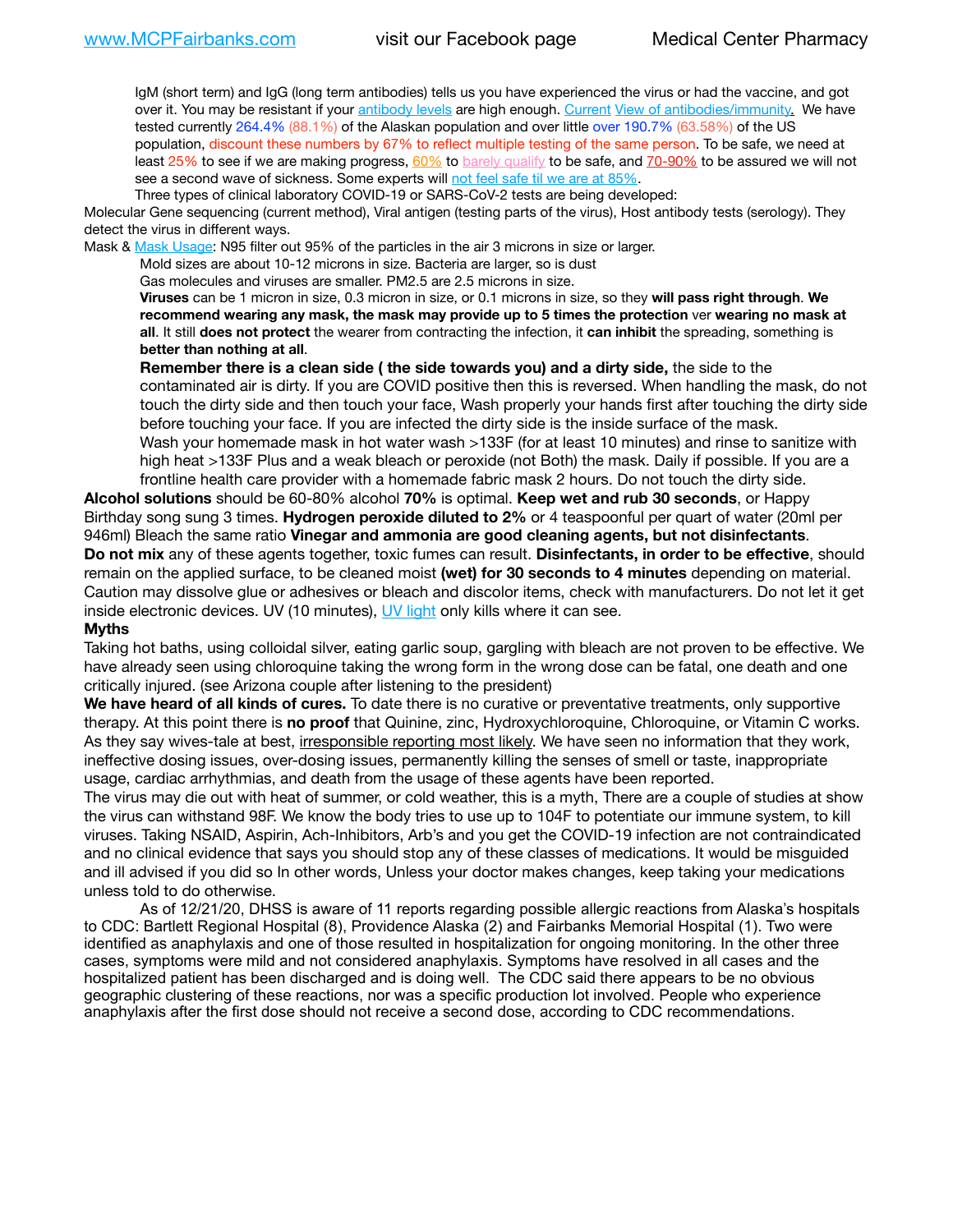Most Alaska adults have at least one ongoing condition that increases their chances of getting seriously ill with COVID-19.



| <b>Conflict</b>                                | <b>Combat Death</b> | Past 24 hours |
|------------------------------------------------|---------------------|---------------|
| <b>Revolutionary War</b>                       | 8,000               |               |
| <b>Civil War</b>                               | 214,938             |               |
| World War I                                    | 53,402              |               |
| <b>World War II</b>                            | 291,557             |               |
| <b>Korean Conflict</b>                         | 33,686              |               |
| Vietnam                                        | 47,424              |               |
| <b>Gulf War</b>                                | 149                 |               |
| Afghanistan                                    | 1,833               |               |
| Iraq                                           | 3,836               |               |
| <b>1918 Flu</b>                                | 675,000             |               |
| 9/11 deaths                                    | 2,977               |               |
| COVID19 deaths from 1/20/2020<br>to 04/16/2021 | 566,088             | 805           |

Check our website [www.MCPFairbanks.com](http://www.MCPFairbanks.com) for the 13 testing sites in the interior of Alaska.

Alaska is in Phase 2, Where everyone over the age of 16 years old qualify to receive the vaccination. Those under the age of 16 will be announced at a later time, pending research results from The companies producing the vaccines and the FDA approval process. Be sure to keep and save your proof of vaccination cards as you may need it for travel purposes in the future.

Gao Fu, the director of the China Centers for Disease Control, admitted on 4/10/2021 that the country's vaccines don't exactly give Covid-19 a knockout blow. One study from Brazil found that the vaccine from the Chinese company Sinovac was 50.4% effective, compared to Pfizer's 97%. Fu said the government is looking for ways to boost effectiveness.

# Many Alaskans live with underlying health concerns

You can not change your age but you can affect change with other risk factors. Nov. 17, 2020 for more information check out [Alaska DHSS Insights](http://dhss.alaska.gov/dph/Epi/id/Pages/COVID-19/blog/20201117.aspx)

Epidemiologists within the Section of Chronic Disease Prevention and Health Promotion analyzed reports from about 8,500 randomly-selected Alaska adults who participated in the annual [Behavioral Risk Factor Surveillance System \(BRFSS\)](http://dhss.alaska.gov/dph/Chronic/Pages/brfss/default.aspx) telephone survey between 2016 and 2018. About 67% of Alaska adults — two out of three — have at least one of the following ongoing health concerns that have been shown to increase chances for serious illness from COVID-19: